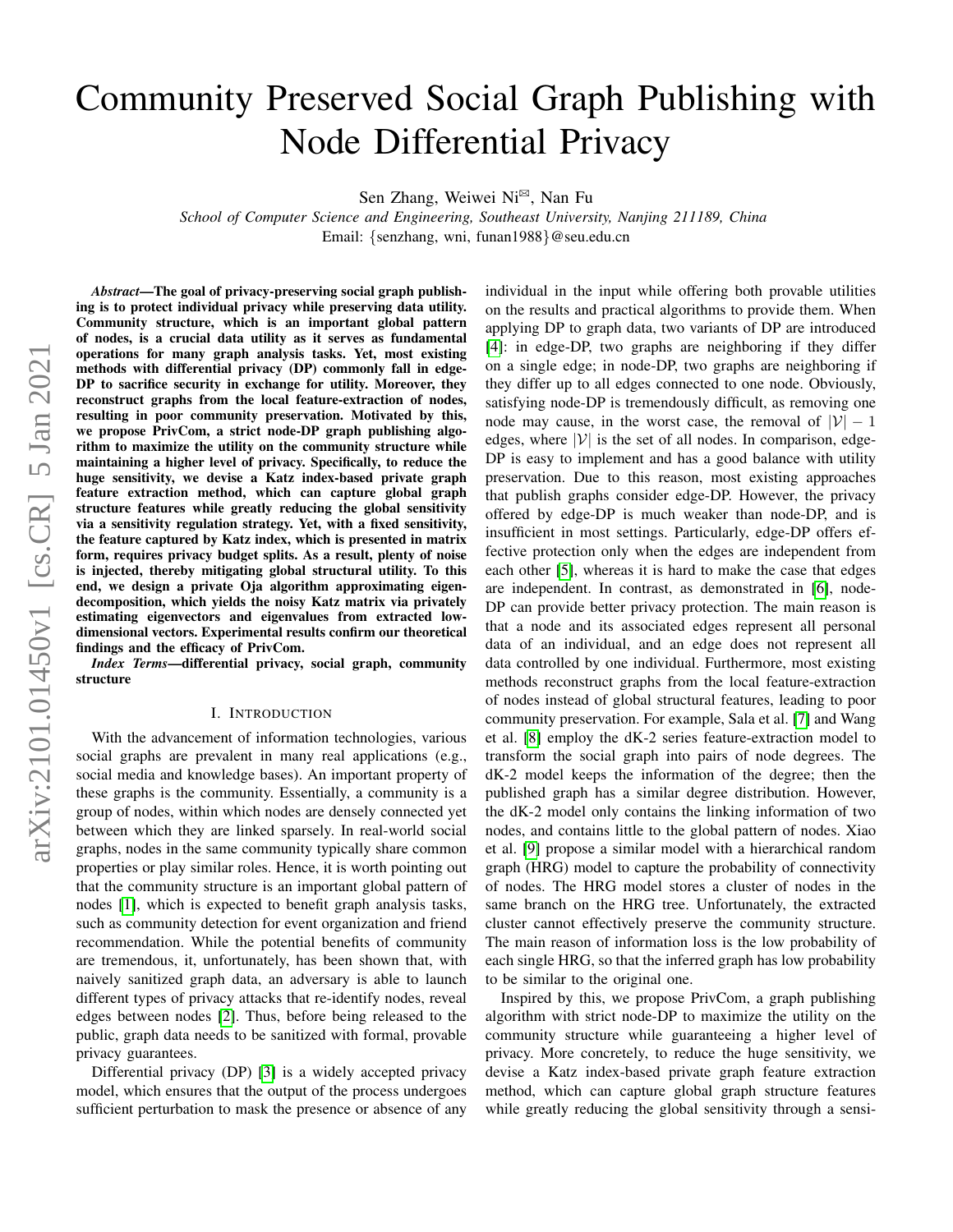tivity regulation strategy. Nevertheless, with a fixed sensitivity, the feature captured by Katz index, which is presented in the form of a matrix, requires privacy budget splits. As a result, a prohibitive amount of noise is added, therefore mitigating global structural preservation. To fill this gap, we design a private Oja algorithm approximating eigen-decomposition, which generates the noisy Katz matrix via privately estimating eigenvectors and eigenvalues from extracted low-dimensional vectors. Through formal privacy analysis, we prove that Priv-Com satisfies  $(\varepsilon, \delta)$ -node-DP. Extensive experimental results confirm our theoretical findings and the efficacy of PrivCom. Briefly speaking, we make the following contributions:

- We present PrivCom, a strict node-DP graph publishing algorithm, which can preserve high data utility on community structure while satisfying  $(\varepsilon, \delta)$ -DP.
- To reduce the huge sensitivity, we devise a Katz indexbased private graph feature extraction method, which can capture global graph structure features while greatly reducing the global sensitivity via a sensitivity regulation strategy.
- With a fixed sensitivity, the generated Katz matrix requires privacy budget splits and thus mitigates global structural utility. For this, we design a private Oja method approximating eigen-decomposition, which yields the noisy Katz matrix via privately estimating eigenvectors and eigenvalues from extracted low-dimensional vectors.

### II. RELATED WORK

Some latest studies attempt to address the graph synthesis publishing with DP. For instance, Sala et al. [\[7\]](#page-5-6) propose an alternative approach that makes use of the dK-2 graph model. Wang et al. [\[8\]](#page-5-7) further improve the work of Sala et al. by considering global sensitivity instead of local sensitivity. In particular, the dK-2 model keeps the information of the degree; then the published graph has a similar degree distribution. Nevertheless, the dK-2 model only contains the linking information of two nodes, and contains little to the global pattern of nodes, which leads to poor community structure preservation. Xiao et al. [\[9\]](#page-5-8) propose a similar model with a hierarchical random graph (HRG) model to capture the probability of connectivity of nodes. The HRG model stores a cluster of nodes in the same branch on the HRG tree. Unfortunately, the extracted cluster cannot effectively preserve the community structure. The main reason of information loss is the low probability of each single HRG, so that the inferred graph has low probability to be similar to the original one. In addition, this approach above, as well as the subsequent line of work on private graph publishing [\[10\]](#page-5-9), [\[11\]](#page-5-10), only guarantees the weak edge-DP, since DP offers effective protection only when the edges are independent from each other [\[5\]](#page-5-4) yet it is hard to make the case that edges are independent.

To summarize, how to preserve high utility on the community of graphs and protect individuals with node-DP simultaneously in published graphs remains open in the literature.

## III. PROBLEM STATEMENT

In this section, we formally describe our problem setting. Given an undirected graph  $\mathcal{G} = (\mathcal{V}, \mathcal{E})$ , we want to release a sanitized graph  $G$  that approximates the true community of the original graph  $G$  as closely as possible while satisfying the strict node-DP. Following a priori conclusion that the community structure is an important global pattern of nodes [\[1\]](#page-5-0), we devise a Katz index-based private graph feature extraction method, which can capture global graph structure features while greatly reducing the global sensitivity via a sensitivity regulation strategy. Then, with a fixed sensitivity, the feature matrix generated by Katz index, requiring privacy budget splits, potentially mitigates global structural utility. For this, we design a private Oja algorithm approximating eigen-decomposition, which yields the noisy Katz matrix via privately estimating eigenvectors and eigenvalues from extracted low-dimensional vectors. Finally, based on the noisy Katz matrix, we reconstruct a synthetic graph. The process of privately releasing social graphs is illustrated in Fig. [1.](#page-1-0) After reaping processed graph data, the analyst can perform graph analysis tasks, including but not limited to graph community detection.



<span id="page-1-0"></span>Fig. 1. The Framework of PrivCom.

#### IV. PRELIMINARIES

#### *A. Notation*

Let  $\mathcal{G} = (\mathcal{V}, \mathcal{E})$  denote a simple undirected graph, where  $\mathcal{V} = \{v_1, v_2, \dots, v_n\}$  is the set of nodes and  $\mathcal{E} \subseteq \mathcal{V} \times \mathcal{V}$  is the set of edges. Let  $A \in \{0,1\}^{n \times n}$  denote the adjacency matrix of the graph G, where  $A_{i,j} = 1$  if there exists an edge between nodes i and j in G and  $A_{i,j} = 0$ , otherwise. Let  $\Sigma^*$ denote the covariance matrix of  $X, \Sigma^* = \mathbb{E}[XX^\top]$ .

#### *B. Differential Privacy*

The notion of DP is defined based on the concept of graph neighboring databases.

Definition 1 *(DP [\[3\]](#page-5-2)) A graph analysis mechanism* A *obeys* (ε, δ)*-DP, if for all neighboring graphs* G *and* G <sup>0</sup> *and all subsets* O *of* A*'s range:*

$$
\mathbb{P}[\mathcal{A}(\mathcal{G})=O] \leq \exp(\varepsilon) \times \mathbb{P}[\mathcal{A}(\mathcal{G}')=O] + \delta.
$$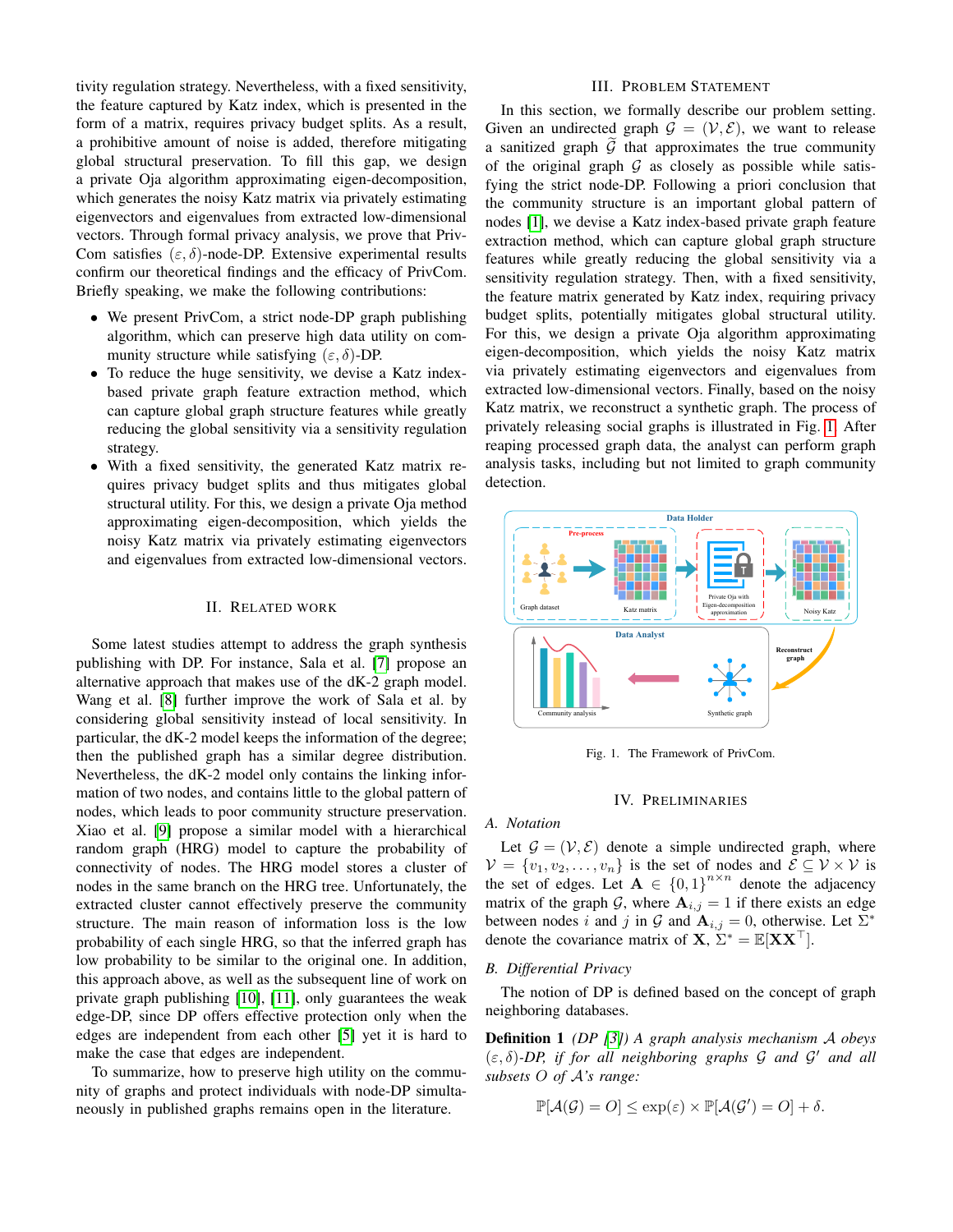The parameter  $\varepsilon$  denotes the privacy level, while a positive  $\delta$ allows the algorithm to yield an unlikely output that reveals more information, yet only with probability bounded by  $\delta$ . When  $\delta = 0$ , A is the called  $\varepsilon$ -DP.

Gaussian Mechanism. One way to satisfy DP is to add noise to the output of a query. In the gaussian mechanism [\[3\]](#page-5-2), in order to publish  $f(\mathcal{G})$  where  $f : \mathcal{G} \to \mathbb{R}^{\ell}$  while satisfying  $(\varepsilon, \delta)$ -DP, one publishes  $\mathcal{A}(\mathcal{G}) = f(\mathcal{G}) + (Y_1, \cdots, Y_\ell)$ , where  $Y_i$  is drawn i.i.d. from Gaussian distribution  $\mathcal{N}(0, S_2(f)^2 \cdot \sigma^2)$ with  $\sigma = \sqrt{2\ln(1.25/\delta)}/\varepsilon$ , where  $S_2(f) = \max_{\mathcal{G},\mathcal{G}'} ||f(\mathcal{G}) - f(\mathcal{G})||$ 

 $f(G')$  is the global sensitivity of the quality function.

In addition, DP also features the following main properties that are used in implementing PrivCom.

**Theorem 1** (Composition rule [\[3\]](#page-5-2)) *If*  $A_1$  *is* ( $\varepsilon_1$ ,  $\delta_1$ )*-DP*, and  $\mathcal{A}_2$  *is* ( $\varepsilon_2$ ,  $\delta_2$ )*-DP*, *then*  $(\mathcal{A}_1 \circ \mathcal{A}_2)$  *is* ( $\varepsilon_1 + \varepsilon_2$ ,  $\delta_1 + \delta_2$ )*-DP*.

**Theorem 2** (Post-processing [\[3\]](#page-5-2)) If A is an  $(\varepsilon, \delta)$ -DP algo*rithm and* B *is an arbitrary data-independent mapping, then*  $\mathcal{B} \circ \mathcal{A}$  *is also*  $(\varepsilon, \delta)$ -*DP algorithm.* 

## *C. Katz Index*

Definition 2 *(*h*-order heuristics) A method only involves the one-hop neighbors of two target nodes, which is called firstorder heuristics. Similarly, a method is calculated from up to two-hop neighborhood of the target nodes, which is called second-order heuristics. Naturally, we can define* h*-order heuristics to be those heuristics which require knowing up to* h*-hop neighborhood of the target nodes.*

**Definition 3** *(Enclosing subgraph [\[12\]](#page-5-11))* For a graph  $G =$  $(V, \mathcal{E})$ *, given two nodes*  $x, y \in V$ *, the h-order enclosing* subgraph for  $(x, y)$  is the subgraph  $\mathcal{G}^h_{x,y}$  induced from  $\mathcal G$  by *the set of nodes*  $\{i \mid dis(i, x) \leq h \text{ or } dis(i, y) \leq h\}$ *, where*  $dis(i, x)$  denotes the shortest path distance between i and x.

**Definition 4** *(Katz index [\[13\]](#page-5-12)) For a graph*  $G = (V, E)$ *, given two nodes*  $x, y \in V$ *, the Katz index for*  $(x, y)$  *is defined as*  $\mathbf{H}(x,y) = \sum_{l=1}^{\infty} \beta^l [\mathbf{A}^l]_{x,y}$ , where l is the order, and  $\beta$  is a *decay factor that is smaller than the inverse of the spectral radius of* A*.*

It is shown that high-order heuristics, such as Katz index, often performs better than first-order and second-order ones [\[14\]](#page-5-13). It seems that, to learn high-order features, a larger  $h$  will be needed, which is often infeasible on real-world social graphs due to time and space complexities. For this, [\[12\]](#page-5-11) presents an approximated Katz index that is actually capable of learning high-order graph features, even with a small  $h$ .

Theorem 3 *(Katz index approximation [\[12\]](#page-5-11)) Assume the*  $damping factor \, \beta \, < \, \frac{1}{d}$ , where  $d$  is the maximum node *degree. The error between the approximated Katz index*  $\widetilde{H}(x,y) = \sum_{l=1}^{2h+1} \beta^l \left[ A^l \right]_{i,j}$  and the real one is bounded as  $\left| \mathbf{H}(x,y) - \widetilde{\mathbf{H}}(x,y) \right| \leq \beta^{2h+2} (1 - \beta d)^{-1} d^{2h+1}.$ 

## *D. Oja's Method*

Let  $\mathbf{v}_{\tau} \in \mathbb{R}^n$  denote the algorithm's estimate of the top eigenvector of  $\Sigma^*$  at  $\tau$ . Then, let  $\eta$  denote learning rate, and

X be a random sample. The update rule of Oja's algorithm [\[15\]](#page-5-14) is as follows:

$$
\mathbf{v}_{\tau} = \left(\mathbf{I} + \eta_{\tau} \mathbf{X} \mathbf{X}^{\top}\right) \mathbf{v}_{\tau-1}, \quad \mathbf{v}_{\tau} = \frac{\mathbf{v}_{\tau}}{\|\mathbf{v}_{\tau}\|_{2}}.
$$
 (1)

<span id="page-2-0"></span>We see that Oja's method is a stochastic approximation algorithm that significantly reduces both space and time complexity. Note that the update in Eq. [\(1\)](#page-2-0) computes only the top eigenvector. Yet, it can be generalized directly for the topk eigenvectors where  $k > 1$ , by substituting  $v<sub>\tau</sub>$  with matrix  $\mathbf{V}_{\tau} \in \mathbb{R}^{k \times n}$ , and by substituting the normalization step with column orthonormalization, for instance, by QR factorization.

#### V. THE PROPOSED SOLUTION

## <span id="page-2-4"></span><span id="page-2-3"></span>*A. Overview of PrivCom*

The target of this paper is to release a sanitized graph  $G$ that approximates the true community of the original graph  $G$  as closely as possible while satisfying the strict node-DP. Following a priori conclusion that the community structure is an important global pattern of nodes [\[1\]](#page-5-0), we can move the burden of the utility guarantee on community structure to the global graph structure feature preservation. Motivated by this, we provide an overview of our solution, called PrivCom, in Algorithm [1.](#page-3-0) First, the approximated Katz matrix  $H$  of  $A$  is calculated by Theorem [3](#page-2-1) (line [1\)](#page-3-1). The fundamental advantage of adopting such a perspective is that we can learn global graph structure features from local subgraphs while greatly reducing the global sensitivity via a sensitivity regulation strategy (see section [V-B\)](#page-2-2). Then, a private Oja algorithm is designed to approximate the eigen-decomposition, which yields the noisy Katz matrix via privately estimating eigenvectors and eigenvalues from extracted low-dimensional vectors (lines [2-](#page-3-2)[8\)](#page-3-3). As mentioned before, with a fixed sensitivity, such approximation aims at tackling the impact excessive noise addition caused by Katz matrix requiring privacy budget splits. Finally, based on the generated noisy Katz matrix, we reconstruct a synthetic graph (line [9\)](#page-3-4).

In the following of this section, we discuss the key procedures of PrivCom, namely, 1) sensitivity analysis; 2) private Oja algorithm; 3) synthetic graph generation.

## <span id="page-2-2"></span>*B. Sensitivity Analysis*

We now formally analyze the global sensitivity  $S\left(\widetilde{\mathbf{H}}(i,j)\right)$ . In this section, we will first obtain how the utility function  $\tilde{\mathbf{H}}(i, j)$  varies in neighboring databases. After that, we will formulate  $S\left(\widetilde{\mathbf{H}}(i,j)\right)$  and demonstrate that, by tuning its decay factor, the noise scale enforced by node-DP can be greatly diluted.

<span id="page-2-1"></span>In this work, we leverage Katz index to capture the global structure feature of each node. From the definition of global sensitivity, we have

Definition 5 *(Global sensitivity)*

$$
S\left(\widetilde{\mathbf{H}}\left(i,j\right)\right) = \max_{i,j \in \mathcal{V}, \mathcal{G}, \mathcal{G}'} \left| \widetilde{\mathbf{H}}_{\mathcal{G}}\left(i,j\right) - \widetilde{\mathbf{H}}'_{\mathcal{G}'}\left(i,j\right) \right|,
$$

*where* G *and* G <sup>0</sup> *are neighboring graphs.*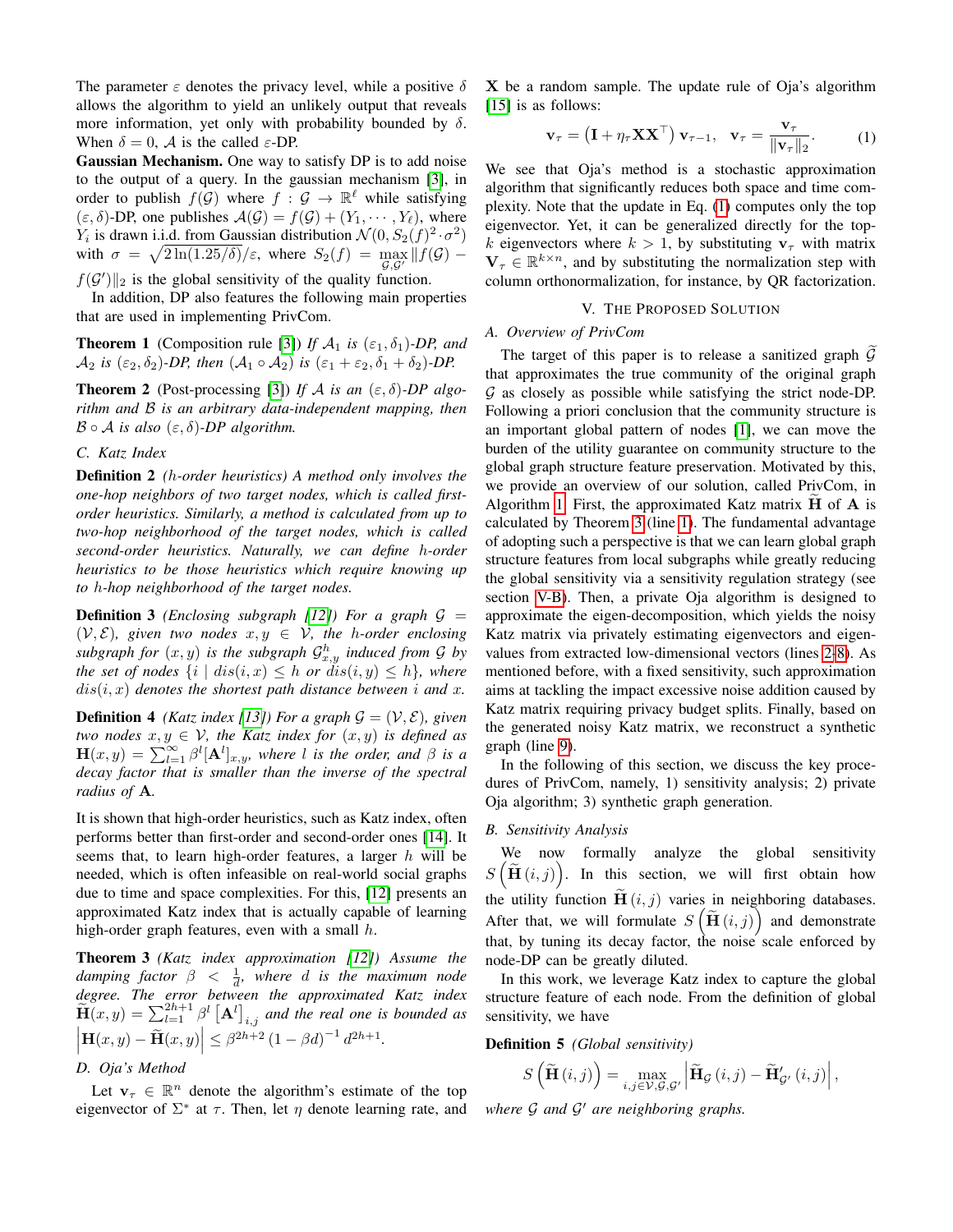Intuitively,  $S\left(\tilde{\mathbf{H}}(i,j)\right)$  is the maximum change in the approximated Katz index in the output space if one node is missing. Consider the extreme case that the additional node connects to all other nodes, it is easy to observe that missing one node will most influence  $|\mathcal{V}| - 1$  internal edges in a graph. Therefore, we have:

Lemma 1 *The global sensitivity of the Katz index for any*  $f(x, y), S\left(\widetilde{\mathbf{H}}(i, j)\right) = \left|\widetilde{\mathbf{H}}(i, j) - \widetilde{\mathbf{H}}'(i, j)\right|$ , is enough to take <br>*1, in which*  $0 < \beta < \frac{1}{n-1}$ .

**Proof** *We prove it by induction. When*  $l = 1, \mathbf{A}_{i,j} \leq d \leq n-1$ *for any* (i, j) *where* d *represents the largest node degree in a graph. Therefore, the base case is correct. Now, assume by induction that*  $[\mathbf{A}^l]_{i,j} \leq d^l$  for any  $(i, j)$ , we have

$$
\left[\mathbf{A}^{l+1}\right]_{i,j} = \sum_{k=1}^{n} \left[\mathbf{A}^{l}\right]_{i,k} \mathbf{A}_{k,j} \leq d^{l} \sum_{k=1}^{n} \mathbf{A}_{k,j} \leq d^{l} d = d^{l+1}.
$$

$$
\left| \tilde{\mathbf{H}}\left(i,j\right) - \tilde{\mathbf{H}}'\left(i,j\right) \right| = \left| \sum_{l=1}^{2h+1} \beta^l \left[ \mathbf{A}^l \right]_{i,j} - \sum_{l=1}^{2h+1} \beta^l \left[ \mathbf{A}^{\prime l} \right]_{i,j} \right|
$$
  
\n
$$
= \left| \sum_{l=1}^{2h+1} \beta^l \left[ \mathbf{A}^l - \mathbf{A}^{\prime l} \right]_{i,j} \right| \le \left| \sum_{l=1}^{2h+1} \beta^l d^l \right| \le \left| \sum_{l=1}^{2h+1} \beta^l \left( n - 1 \right)^l \right|
$$
  
\n
$$
\stackrel{\text{(1)}{=} \frac{1 - \left[ \beta \left( n - 1 \right) \right]^{2h+1}}{\left[ 1/ \left( \beta \left( n - 1 \right) \right) \right] - 1},
$$

where  $0 < \beta < \frac{1}{n-1}$ *. From step (1), we observe that with*  $\beta \,\in\, \left(0,\frac{1}{n-1}\right)$ , its denominator is greater than 1, while its *numerator is between 0 and 1. Naturally, the global sensitivity achieves the value in* (0, 1)*.*

Algorithm 1: PrivCom Algorithm

- <span id="page-3-0"></span>**Input:** graph matrix **A**, privacy parameters  $\varepsilon$  and  $\delta$ , learning rate  $\eta$ , an initial matrix  $\mathbf{V} \in \mathbb{R}^{n \times k}$ , total number of iterations  $\gamma$ , decay factor  $\beta$ . **Output:** Synthetic graph  $\tilde{\mathcal{G}}$  with  $(\varepsilon, \delta)$ -DP.
- <span id="page-3-1"></span>1 Compute the approximated Katz matrix  $\tilde{H}$  of  $A$ ;
- <span id="page-3-2"></span>2 Initialize  $\hat{\mathbf{V}}_0 = \mathbf{V}$  and let  $\mathbf{X}\mathbf{X}^\top = \tilde{\mathbf{H}}$ ;

3 for  $\tau = 1, \ldots, \gamma$  do

<span id="page-3-7"></span>4 
$$
\hat{\mathbf{V}}_{\tau} = \hat{\mathbf{V}}_{\tau-1} + \eta \left( \mathbf{X} \mathbf{X}^{\top} \hat{\mathbf{V}}_{\tau-1} + \mathcal{N} (0, \sigma^2 \mathbf{I}) \right);
$$
  
5  $\hat{\mathbf{V}}_{\tau} = \text{QR}(\hat{\mathbf{V}}_{\tau}) \triangleright \text{the Gram-Schmidt}$ 

- decomposition that orthonormalizes the columns of  $V_\tau$ ;
- <sup>6</sup> end

<span id="page-3-6"></span>7 Derive 
$$
\hat{\lambda}_{\gamma} = \sqrt{\|\tilde{\mathbf{H}} \cdot \hat{\mathbf{v}}_{\gamma}\|_2^2 + \mathcal{N}(0, \sigma^2)}
$$
 for every  $\hat{\mathbf{v}}_{\gamma} \in \hat{\mathbf{V}}_{\gamma}$ ;

- <span id="page-3-3"></span>8 Generate the noisy Katz matrix,  $\hat{H}$ , by  $\hat{V}\hat{\Lambda}\hat{V}^{\top} \geq$  $\widehat{\Lambda} := \mathrm{diag}(\widehat{\lambda});$
- <span id="page-3-4"></span>9 Generate a synthetic graph by  $H$ ;

10 Return  $\ddot{G}$ ;

Sensitivity regulation strategy: Note that in order to reduce the global sensitivity, the decaying factor  $\beta$  is typically set to a small value. However, one difficulty is that whether the small setting will affect global graph structure feature capture. Towards this end, the following lemma reveals that the small  $\beta$  only affects eigenvalues, which implies that with a proper  $β$ , we are able to reap a significant utility guarantee.

**Lemma 2** *If*  $[\lambda, \mathbf{x}]$  *is an eigen-pair of* **A***, then*  $[\mathcal{F}(\lambda), \mathbf{x}]$  *is an eigen-pair of*  $H = \mathcal{F}(A)$ *.* 

**Proof** *According to the definition of an eigen-pair,*  $Hx = \lambda x$ . *Then, we can easily get*  $\tilde{H}^2 x = \tilde{H} \lambda x = \lambda \tilde{H} x = \lambda^2 x$ . By definition,  $[\lambda^2, \mathbf{x}]$  is an eigen-pair of  $\mathbf{A}^2$ . By using the *definition of*  $\mathbf{H} = \mathcal{F}(\mathbf{A})$  *and repeating the above process, we* have  $\widetilde{\mathbf{H}}\mathbf{x} = \mathcal{F}(\mathbf{A})\mathbf{x} = (\beta \lambda + \beta^2 \lambda^2 + \ldots + \beta^{(2h+1)} \lambda^{(2h+1)})\mathbf{x} =$  $\mathcal{F}(\lambda)\mathbf{x}$ , which completes the proof.

## *C. Private Oja Algorithm*

**First-cut solutions:** To reap Katz matrix satisfying  $(\varepsilon, \delta)$ -DP, a natural but naive approach is to inject noise into each entry, that is  $H(i, j) + \mathcal{N}(\cdot)$ , in this matrix. More concretely, the graph node number  $n$  is fixed a priori, and the privacy budget is split across the Katz matrix, so  $\varepsilon_1 = \cdots = \varepsilon_{n^2} = \frac{\varepsilon}{n^2}$ . Note that similar to the privacy budget  $\varepsilon$ , while the privacy parameter  $\delta$  needs to be split, recall that the Gaussian mechanism,  $\sigma = \sqrt{2 \ln(1.25/\delta)}/\varepsilon$ , whose logarithmic calculation enables us to ignore the impact caused by splitting  $\delta$ . An alternative solution is to map this matrix to an  $n^2$ -dimensional vector, and then inject Gaussian noise,  $\mathcal{N}(0, \sigma^2 \mathbf{I}_{n^2 \times n^2})$ , into this vector. Unfortunately, due to the large scale of social graphs, it is unpractical to calculate this identity matrix **I** with size  $n^2 \times n^2$ .

At a high level, we tackle this problem by leveraging a stochastic algorithm for eigen-decomposition approximation. In particular, we use Oja's algorithm [\[16\]](#page-5-15), which computes top eigenvectors of a matrix with a stochastic access to the matrix itself. That is, if we want to compute the top eigenvector of H, we can use the following updates:

<span id="page-3-5"></span>
$$
\widehat{\mathbf{V}}_{\tau} = \widehat{\mathbf{V}}_{\tau-1} + \eta \mathbf{X} \mathbf{X}^{\top} \widehat{\mathbf{V}}_{\tau-1}, \ \widehat{\mathbf{V}}_{\tau} = \mathbf{Q} \mathbf{R}(\widehat{\mathbf{V}}_{\tau}), \qquad (2a)
$$

$$
\widehat{\mathbf{V}}_{\tau} = \widehat{\mathbf{V}}_{\tau-1} + \eta \left( \mathbf{X} \mathbf{X}^{\top} + \mathcal{N}_{\tau} \right) \widehat{\mathbf{V}}_{\tau-1},\tag{2b}
$$

$$
\widehat{\mathbf{V}}_{\tau} = \widehat{\mathbf{V}}_{\tau-1} + \eta (\mathbf{X} \mathbf{X}^{\top} \widehat{\mathbf{V}}_{\tau-1} + g_{\tau}), \tag{2c}
$$

where  $\mathbf{X} \mathbf{X}^{\top} = \widetilde{\mathbf{H}}$ . For example, we can update  $\widehat{\mathbf{V}}_{\tau}$  using Eq. [\(2b\)](#page-3-5) in which each entry of  $\mathcal{N}_{\tau}$  is sampled i.i.d. from a Gaussian distribution calibrated to ensure DP. Even this algorithm in its current form does not mitigate privacy budget splits as we need to yield a high-dimensional matrix  $\mathcal{N}_{\tau}$  with size  $n \times n$ in each iteration. However, by observing that  $\mathbf{X} \mathbf{X}^{\top} \hat{\mathbf{V}}_{\tau-1} =$  $g_{\tau} \sim \mathcal{N}(0, \sigma^2 \mathbf{I}_{n \times k})$  (because the sensitivity of  $g_{\tau}$  is 1, see Lemma [3\)](#page-4-0), we can now replace the generation of  $\mathcal{N}_{\tau}$  by the generation of a low-dimensional matrix  $g_{\tau}$ , thus significantly reducing the privacy budget split for the Katz feature matrix. Note that after reaping noisy eigenvectors, the eigenvalues can  $\sqrt{\parallel}$ Ш 2

be derived by 
$$
\hat{\lambda}_{\gamma} = \sqrt{\left\| \tilde{\mathbf{H}} \cdot \hat{\mathbf{v}}_{\gamma} \right\|_2^2 + \mathcal{N}(0, \sigma^2)}
$$
 (see line 7).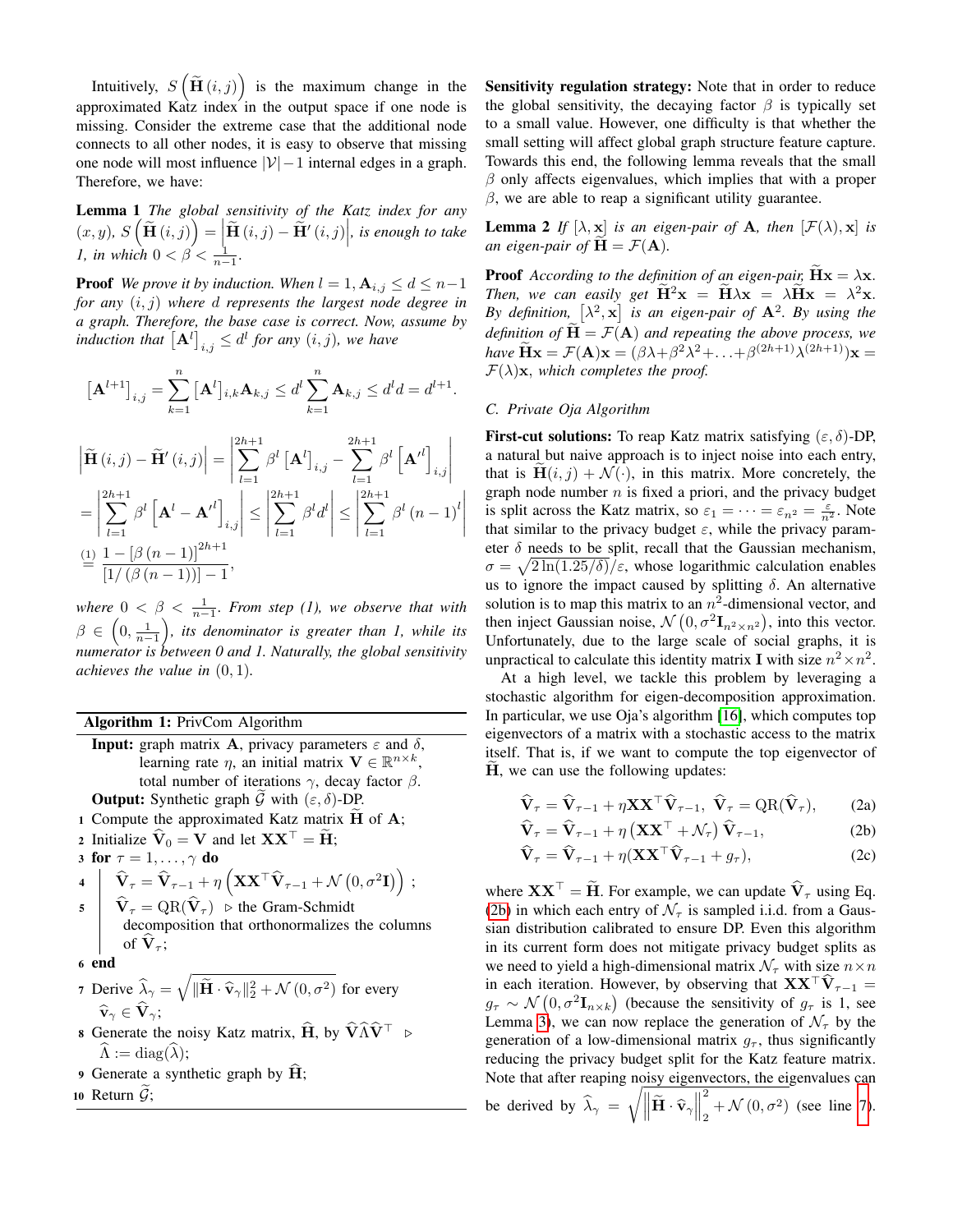Similar to Lemma [3,](#page-4-0) with  $0 < \beta \leq \frac{1}{\sqrt{1-\beta}}$  $\frac{1}{(n-1)(n^{\frac{3}{2}}k^{\frac{1}{2}}+1)}$ , taking  $S(\left\Vert \widetilde{\mathbf{H}}\cdot\widehat{\mathbf{v}}_{\gamma}\right\Vert)$ 2  $\binom{2}{2} = 1$  is enough to achieve  $(\varepsilon, \delta)$ -node-DP.

**Lemma 3** *(Sensitivity of g<sub>T</sub>) Let*  $HV = g_T$ *. With*  $0 < \beta \le$  $\frac{1}{(n-1)(n^{\frac{3}{2}}k^{\frac{1}{2}}+1)}$ *, the global sensitivity of g<sub>τ</sub>, S*(*g<sub>τ</sub>*)*, is 1.* 

Proof *To use Gaussian mechanism, we map the matrix*  $(\mathbf{H} \cdot \mathbf{V})_{n \times k}$  *to vectors. Because for vectors, the value of*  $\|\cdot\|_2$ *is equal to*  $\|\cdot\|_F$ , so that the vectors and matrices can be *uniformly quantified using*  $\|\cdot\|_F$ *. Thus, we have:* 

$$
\|\widetilde{\mathbf{H}}\widehat{\mathbf{V}}\|_{F} \leq \|\widetilde{\mathbf{H}}\|_{F} \|\widehat{\mathbf{V}}\|_{F} \leq n^{\frac{3}{2}} k^{\frac{1}{2}} \max_{x,y} \left| \widetilde{\mathbf{H}}(x,y) \right| \max_{x,y} \left| \widehat{\mathbf{V}}(x,y) \right|
$$
  

$$
\leq \frac{n^{\frac{3}{2}} k^{\frac{1}{2}} - n^{\frac{3}{2}} k^{\frac{1}{2}} \left[ \beta (n-1) \right]^{2h+1}}{[1/(\beta (n-1))] - 1} \leq 1.
$$

**Theorem 4** *PrivCom satisfies*  $\Sigma_{i=1}^{\gamma+k}(\varepsilon_i, \delta_i)$ *-DP with regard to a change in a graph's node.*

Proof *For each iteration, the low-dimensional projection vectors with Gaussian noise (see line [4\)](#page-3-7) make the output eigenvector obey* (ε, δ)*-DP. With composition rule (see Theorem [1\)](#page-2-3), after* γ *iterations, we easily get that the output eigenvector obeys*  $\Sigma_{i=1}^{\gamma}(\varepsilon_i,\delta_i)$ -DP. Then, following this private eigenvector and *the approximated Katz matrix that potentially leaks privacy, with Gaussian noise added, we enable the eigenvalues to be*  $\Sigma_{i=1}^k(\varepsilon_i, \delta_i)$ -DP. According to the post-processing property of *DP, we derive that PrivCom maintains*  $\Sigma_{i=1}^{\gamma+k}(\varepsilon_i, \delta_i)$ *-DP with regard to a change in a node of a graph.*

## *D. Synthetic Graph Generation*

In this section, we aim to reconstruct a synthetic graph from the noisy Katz matrix. We will need the following theorem.

Theorem 5 *(Lemma 9.4.1. of [\[17\]](#page-5-16)). Let* H *be a matrix with*  $\mathbf{H}(i, j) = \textit{Katz}_{i, j}$  for all  $i, j \in [n]$ . The Laplacian **L** of the *solution* G *is*  $-2 \cdot \left[ \left( I - \frac{J}{n} \right) H \left( I - \frac{J}{n} \right) \right]^{+}$ , where I *is the*  $n \times n$ *identity matrix and* **J** *is the*  $n \times n$  *all ones matrix.* 

Recently, [\[18\]](#page-5-17) has shown that an analogous result to Theorem [5](#page-4-1) holds for graph recovery from all pairs Katz similarity scores. However, this formula is quite unstable and generally yields an output which is far from a graph Laplacian even when  $H$  is corrupted by a small amount of noise. So we instead compute a regularized estimate,  $\widetilde{\mathbf{L}} = -2 \cdot \left[ \left( \mathbf{I} - \frac{\mathbf{J}}{n} \right) \widehat{\mathbf{H}} \left( \mathbf{I} - \frac{\mathbf{J}}{n} \right) + \alpha \mathbf{I} \right]^{+}$ , where  $\alpha > 0$  can be chosen, e.g., by line search. Normally,  $\widetilde{\mathbf{L}}$  will not be a valid graph Laplacian, and therefore we remove any negative edge weights to obtain  $\mathcal{G}$ .

It is worth mentioning, here, that completing graph gen-eration by Theorem [5](#page-4-1) will consume  $O(n^3)$  time complexity, which is not feasible for large scale graphs. Towards this end, an alternative solution [\[19\]](#page-5-18), which is based on a full rank Cholesky factorization, is employed to effectively address this problem with efficiency and effectiveness.

### VI. EXPERIMENT AND ANALYSIS

<span id="page-4-0"></span>Datasets. We make use of three standard real datasets in our experiments. 1) polblogs (PB for short) [\[20\]](#page-5-19): is a network of US political blogs with 1,224 nodes and 16,718 edges. 2) petster-hamster <sup>[1](#page-4-2)</sup> (PH for short): is a social network containing friendships and family links, which has 2,426 nodes and 16,631 edges. 3) CA-GrQc (CG for short): is a collaboration network with 5,242 nodes and 14,496 edges.

Baselines. We compare ours with two private graph publishing algorithms, namely dK-2 graph model [\[8\]](#page-5-7) and HRG model [\[9\]](#page-5-8) with edge DP, to show how good the utility of our method is, even under rigorous node DP requirements. More concretely, the dK-2 graph model [\[8\]](#page-5-7), which preserves the dK-2 series in graph anonymization while achieving  $(\varepsilon, \delta)$ -edge DP (referred to as dK-2). The HRG model [\[9\]](#page-5-8) stores a cluster of nodes in the same branch of the HRG tree, guaranteeing edge DP via sampling possible HRG structures in the model space by Markov chain Monte Carlo. Note, however, that [\[9\]](#page-5-8) achieves  $\varepsilon$ -edge DP with the global sensitivity, and therefore it cannot be directly employed to compare with ours. For a fair comparison, we replace the Laplace mechanism applied in [\[9\]](#page-5-8) with the Gaussian mechanism, but keep the global sensitivity and variance both mechanisms consistent.

Parameter Settings. Throughout all the experiments, we vary the privacy budget  $\varepsilon \in [0.1, 1.5]$  for PrivCom and HRG, and  $\varepsilon \in [5, 20]$  for dK-2. For PrivCom, when DP is used,  $\delta$  is supposed to be  $10^{-5}$ , a value that is generally considered safe [\[21\]](#page-5-20) because it implies that the definition of DP is true with a probability of 99.999%. As mentioned before, for a fair comparison, we keep  $\delta = \frac{1.25}{\exp(1)}$  for HRG. The iteration number is set to  $\gamma = \min \left\{ \frac{1}{\beta}, \frac{\|\tilde{\mathbf{H}}\|^2}{\sigma \sqrt{n}} \right\}$  $rac{|e^{-}||}{\sigma \sqrt{n}}$  and the learning rate is  $\eta = \frac{1}{\gamma \sigma \sqrt{n}}$ . Following [\[8\]](#page-5-7), we keep  $\delta = 0.01$  for dK-2. In addition, the regularized parameter is  $\alpha = 5 \times 10^{-6}$ . Due to the randomness of the algorithms, we run each algorithm 100 times and report the average results.

<span id="page-4-1"></span>**Evaluation Metrics.** For every pair  $(\mathcal{G}, \mathcal{G})$ , where  $\mathcal{G}$  is a reallife graph and  $G$  is a synthetic graph sampled from a model learned from  $G$ , we evaluate the extent to which  $\tilde{G}$  preserves the community structure of  $G$  via the average  $F_1$  score  $(Avg-F_1)$  [\[22\]](#page-6-0). In particular, given the detected communities, each community is matched with the most similar one in the ground-truth communities, and the  $F_1$  score of the two matched sets  $c_1$  and  $c_2$  is defined as

$$
F_1(c_1, c_2) = 2 \frac{prec(c_1, c_2) \times recall(c_1, c_2)}{prec(c_1, c_2) + recall(c_1, c_2)},
$$

where  $prec(c_1, c_2) = \frac{|c_1 \cap c_2|}{|c_1|} \in [0, 1]$  and  $recall(c_1, c_2) =$  $|c_1 \cap c_2|$  $\frac{1+|c_2|}{|c_2|} \in [0,1].$ 

#### *A. Community Structure Preservation*

Fig. [2](#page-5-21) displays the comparison of the community structures found by Louvain [\[23\]](#page-6-1) in terms of the average  $F_1$  score. Here

<span id="page-4-2"></span><sup>&</sup>lt;sup>1</sup>PH is available at [http://konect.uni-koblenz.de/networks/;](http://konect.uni-koblenz.de/networks/) CG is available at http://snap.stanford.edu/data/index.html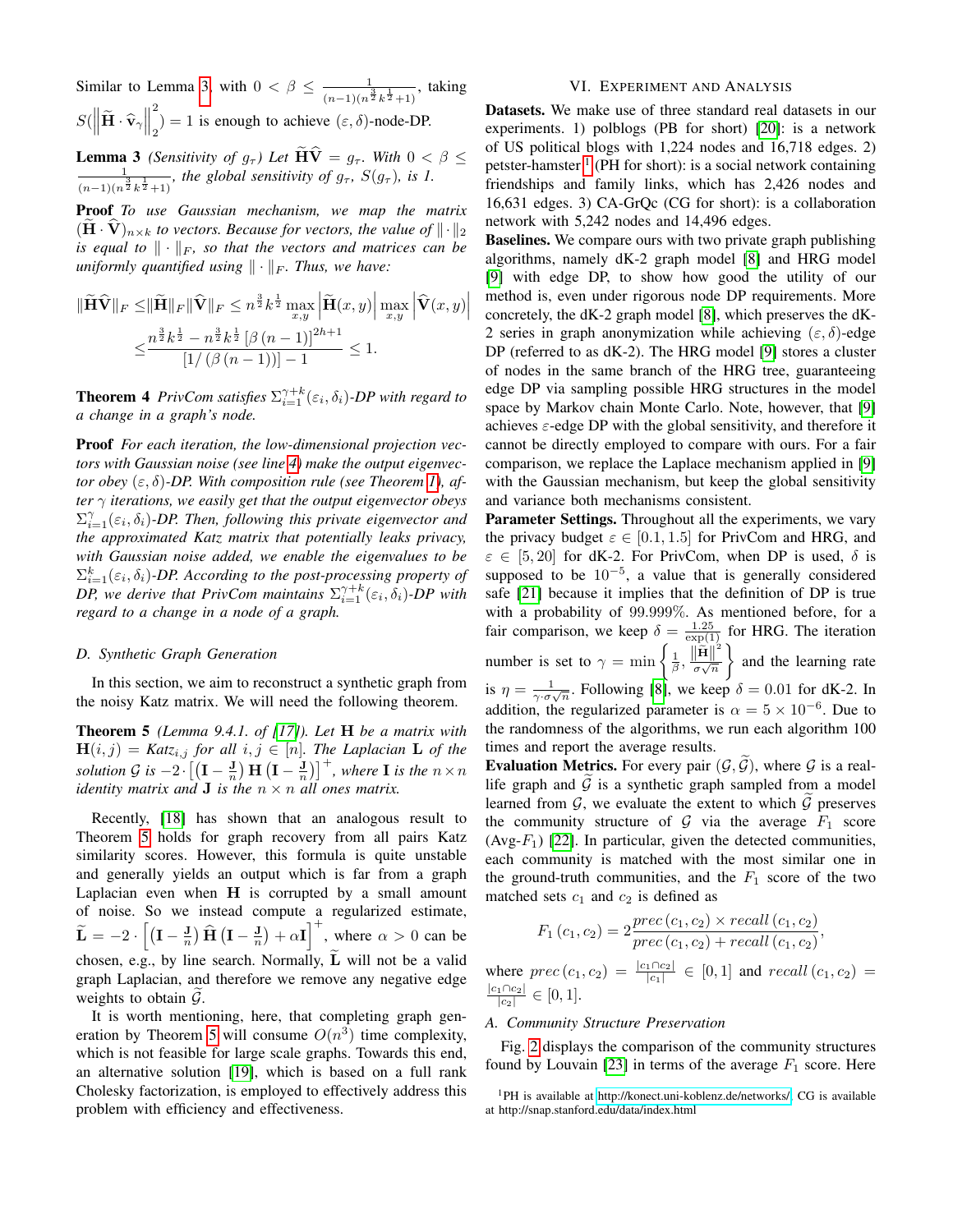

<span id="page-5-21"></span>Fig. 2. Comparison of Community Structure Preservation

for HRG and PrivCom, we set  $\varepsilon = 0.1, 0.5, 1, 1.5$  for Fig. [2\(](#page-5-21)a)-[2\(](#page-5-21)d), respectively. For dK-2, we set  $\varepsilon = 5, 10, 15, 20$  for Fig. [2\(](#page-5-21)a)[-2\(](#page-5-21)d), respectively. From Fig. [2,](#page-5-21) we see that all algorithms perform in a similar way: the utility of the results is improved when the privacy budget  $\varepsilon$  increases. This is, because, when  $\varepsilon$ increases, a smaller amount of noise is required and a lower degree of privacy is guaranteed. Besides, compared to HRG and PrivCom, we observe that even though dK-2 has larger privacy budgets, it still cannot reap competitive results. This reason is two-fold: i) this model only contains the linking information of two nodes, and contains little to global graph structure features; ii) a prohibitive amount of noise needs to be injected to mask the change of a single edge, which leads to poor overall data utility. Another important observation from Fig. [2](#page-5-21) is that in most cases, HRG reaps better performance than dK-2, while the performance gap between HRG and PrivCom is large on the three datasets tested. This phenomenon is in line with the analysis of section [V.](#page-2-4)

#### VII. CONCLUSION

In this paper, we have proposed PrivCom, a node-DP based graph publishing algorithm. The underlying highlights lie in the following aspects: i) to reduce the huge sensitivity, we devise a Katz index-based private graph feature extraction method, which can capture global graph structure features while greatly reducing the global sensitivity via a sensitivity regulation strategy; and ii) with a fixed sensitivity, the feature matrix generated by Katz index, requiring privacy budget splits, potentially mitigates global structural utility. For this, we design a private Oja algorithm approximating eigen-decomposition, which yields the noisy Katz matrix via privately estimating eigenvectors and eigenvalues from extracted low-dimensional vectors. Formal privacy analysis and experimental results on real datasets show that the released graph by PrivCom satisfies  $(\varepsilon, \delta)$ -node-DP while preserving high data utility on community structure.

#### ACKNOWLEDGMENT

The work was supported by the National Natural Science Foundation of China under grant 61772131.

#### **REFERENCES**

- <span id="page-5-0"></span>[1] C. Tu, X. Zeng, H. Wang, Z. Zhang, Z. Liu, M. Sun, B. Zhang, and L. Lin, "A unified framework for community detection and network representation learning," *IEEE Transactions on Knowledge and Data Engineering*, vol. 31, no. 6, pp. 1051–1065, 2019.
- <span id="page-5-1"></span>[2] M. Hay, K. Liu, G. Miklau, J. Pei, and E. Terzi, "Privacy-aware data management in information networks," in *Proceedings of the 2011 ACM SIGMOD International Conference on Management of data*. ACM, 2011, pp. 1201–1204.
- <span id="page-5-2"></span>[3] C. Dwork, A. Roth *et al.*, "The algorithmic foundations of differential privacy." *Foundations and Trends in Theoretical Computer Science*, vol. 9, no. 3-4, pp. 211–407, 2014.
- <span id="page-5-3"></span>[4] M. Hay, C. Li, G. Miklau, and D. Jensen, "Accurate estimation of the degree distribution of private networks," in *2009 Ninth IEEE International Conference on Data Mining*. IEEE, 2009, pp. 169–178.
- <span id="page-5-4"></span>[5] N. Li, W. Qardaji, D. Su, Y. Wu, and W. Yang, "Membership privacy: a unifying framework for privacy definitions," in *Proceedings of the 2013 ACM SIGSAC conference on Computer & communications security*, 2013, pp. 889–900.
- <span id="page-5-5"></span>[6] W. Day, N. Li, and M. Lyu, "Publishing graph degree distribution with node differential privacy," in *Proceedings of the 2016 ACM SIGMOD International Conference on Management of Data*. ACM, 2016, pp. 123–138.
- <span id="page-5-6"></span>[7] A. Sala, X. Zhao, C. Wilson, H. Zheng, and B. Y. Zhao, "Sharing graphs using differentially private graph models," in *SIGCOMM.* ACM, 2011, pp. 81–98.
- <span id="page-5-7"></span>[8] Y. Wang and X. Wu, "Preserving differential privacy in degreecorrelation based graph generation," *Transactions on data privacy.*, vol. 6, no. 2, p. 127, 2013.
- <span id="page-5-8"></span>[9] Q. Xiao, R. Chen, and K.-L. Tan, "Differentially private network data release via structural inference," in *Proceedings of the 20th ACM SIGKDD international conference on Knowledge discovery and data mining*. ACM, 2014, pp. 911–920.
- <span id="page-5-9"></span>[10] Y. Wang, X. Wu, and L. Wu, "Differential privacy preserving spectral graph analysis," in *Pacific-Asia Conference on Knowledge Discovery and Data Mining*. Springer, 2013, pp. 329–340.
- <span id="page-5-10"></span>[11] R. Chen, B. C. Fung, P. S. Yu, and B. C. Desai, "Correlated network data publication via differential privacy," *VLDBJ.*, vol. 23, no. 4, pp. 653–676, 2014.
- <span id="page-5-11"></span>[12] M. Zhang and Y. Chen, "Link prediction based on graph neural networks," in *Advances in Neural Information Processing Systems*, 2018, pp. 5165–5175.
- <span id="page-5-12"></span>[13] L. Katz, "A new status index derived from sociometric analysis," *Psychometrika.*, vol. 18, no. 1, pp. 39–43, 1953.
- <span id="page-5-13"></span>[14] L. Lü and T. Zhou, "Link prediction in complex networks: A survey," *Physica A: statistical mechanics and its applications*, vol. 390, no. 6, pp. 1150–1170, 2011.
- <span id="page-5-14"></span>[15] P. Jain, C. Jin, S. M. Kakade, P. Netrapalli, and A. Sidford, "Streaming pca: Matching matrix bernstein and near-optimal finite sample guarantees for oja's algorithm," in *Conference on learning theory*, 2016, pp. 1147–1164.
- <span id="page-5-15"></span>[16] Z. Allen-Zhu and Y. Li, "First efficient convergence for streaming kpca: A global, gap-free, and near-optimal rate," *2017 IEEE 58th Annual Symposium on Foundations of Computer Science (FOCS)*, pp. 487–492, 2017.
- <span id="page-5-16"></span>[17] D. A. Spielman, "Trees and distances," *University Lecture*, 2012.
- <span id="page-5-17"></span>[18] J. G. Hoskins, C. Musco, C. Musco, and B. Tsourakakis, "Inferring networks from random walk-based node similarities," in *Advances in Neural Information Processing Systems*, 2018.
- <span id="page-5-18"></span>[19] P. Courrieu, "Fast computation of moore-penrose inverse matrices," *arXiv: Neural and Evolutionary Computing*, 2005.
- <span id="page-5-19"></span>[20] R. Ackland *et al.*, "Mapping the us political blogosphere: Are conservative bloggers more prominent?" in *BlogTalk Downunder 2005 Conference, Sydney*, 2005.
- <span id="page-5-20"></span>[21] M. Abadi, A. Chu, I. Goodfellow, H. B. McMahan, I. Mironov, K. Talwar, and L. Zhang, "Deep learning with differential privacy," in *CCS*. ACM, 2016, pp. 308–318.